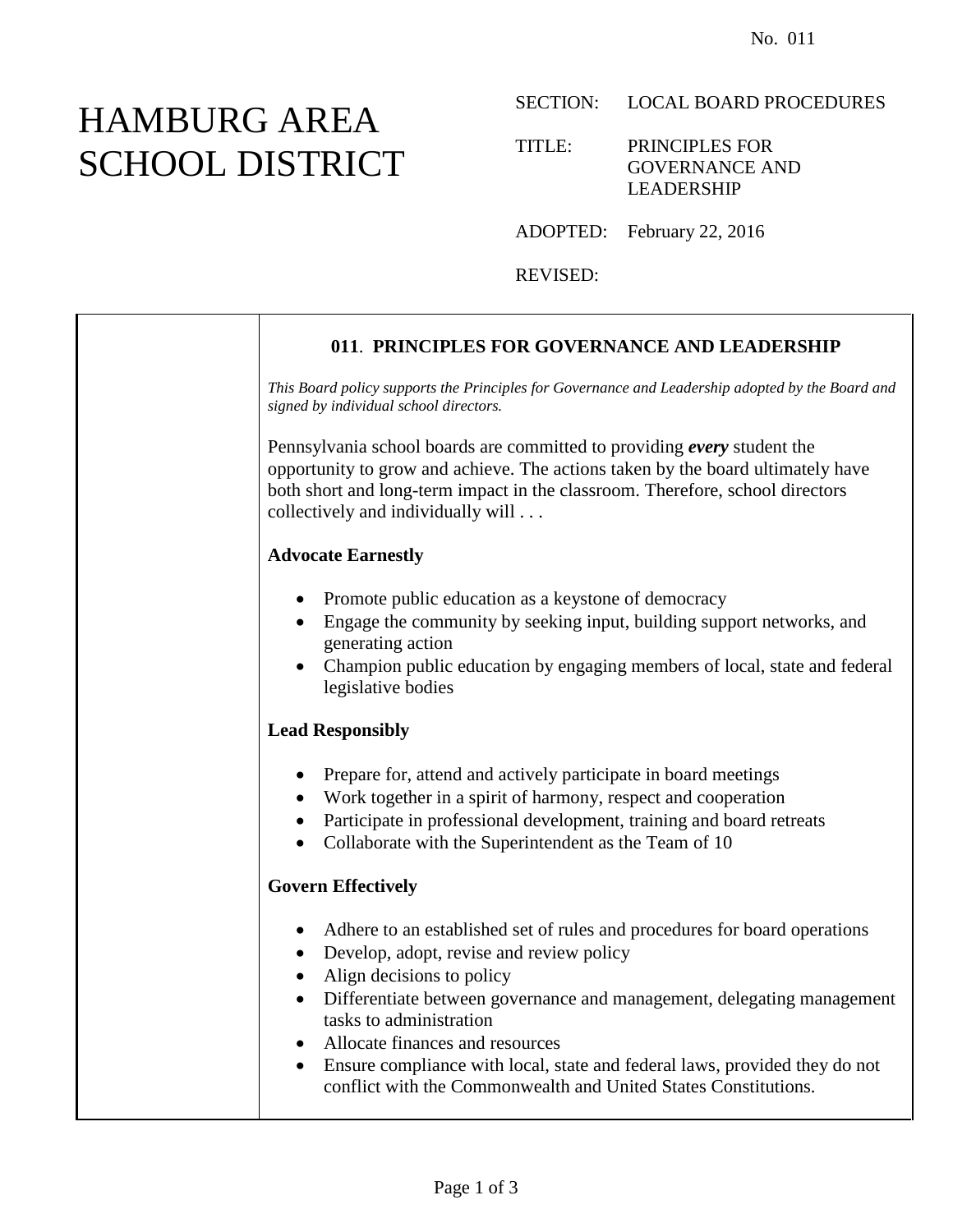#### **Plan Thoughtfully**

- Adopt and implement a collaborative comprehensive planning process, including regular reviews
- Set annual goals that are aligned with the comprehensive plan
- Develop a financial plan that anticipates both short and long-term needs
- Formulate a master facilities plan conducive to teaching and learning

#### **Evaluate Continuously**

- Utilize appropriate data to make informed decisions
- Use effective practices for the evaluation of the Superintendent
- Assess student growth and achievement
- Review effectiveness of the comprehensive plan

#### **Communicate Clearly**

- Promote open, honest and respectful dialogue among the board, staff and community
- Encourage input and support for the district from the school community
- Protect confidentiality
- Honor the sanctity of executive session

#### **Act Ethically**

- Never use the position for improper benefit to self or others
- Act to avoid actual or perceived conflicts of interest
- Recognize the absence of authority outside of the collective board
- Respect the role, authority and input of the Superintendent
- Balance the responsibility to provide educational programs with being stewards of community resources
- Abide by the majority decision

#### **PSBA Revision 12/15 © 2015 PSBA**